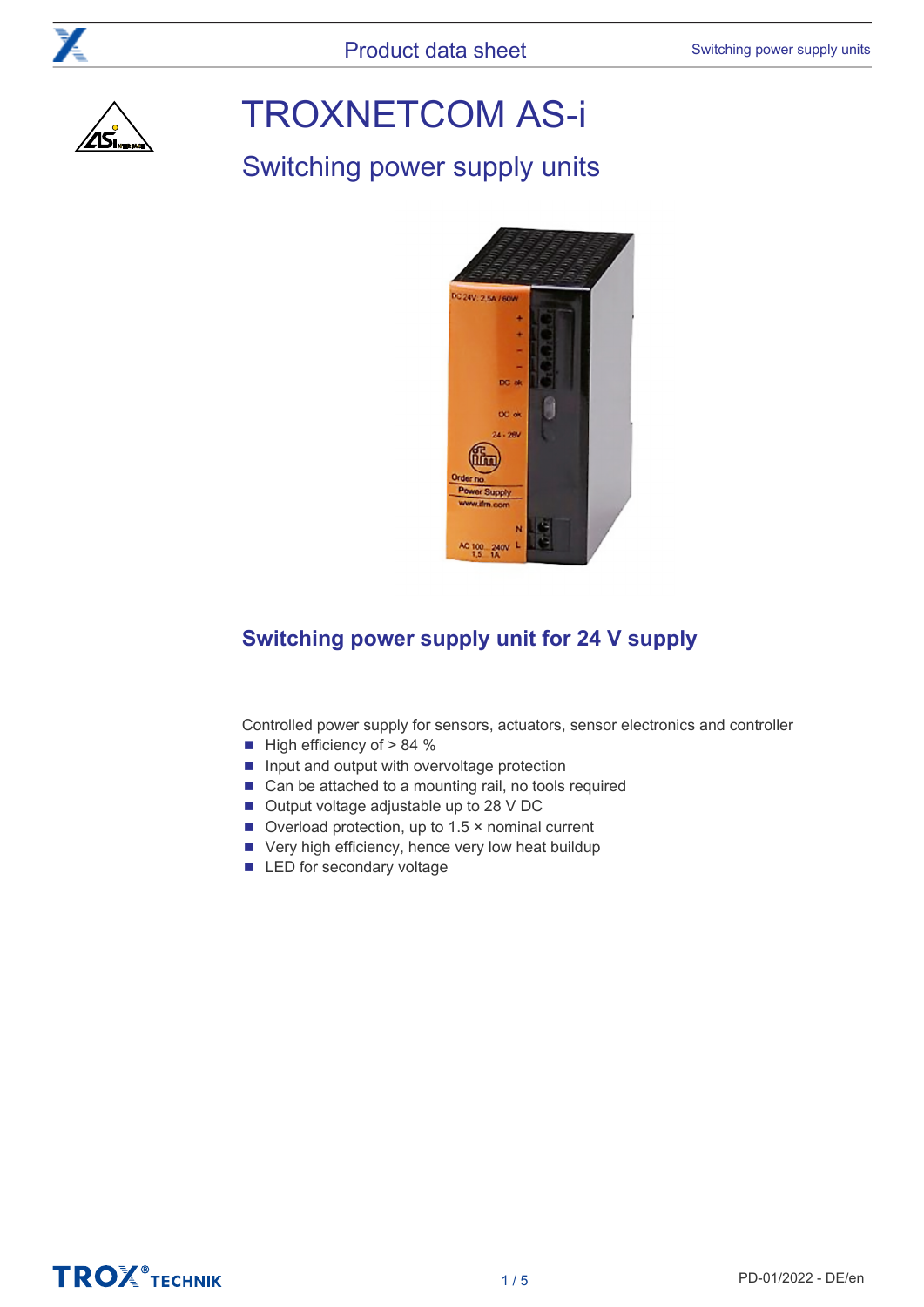| $\mathbf{F}$<br>◢€  | <b>Product data sheet</b> | Switching power supply units |
|---------------------|---------------------------|------------------------------|
| General information | <b>TNC-D1030</b>          |                              |
| Order code          |                           |                              |

### General information

#### <span id="page-1-0"></span>**Application**

- Switching power supply unit TNC-D1030 (24 V DC; 1.25 A)
- Power supply for AS-i controllers as well as for operating and
- display units
- Very high efficiency of 84 %
- Low ripple voltage 50 mV ▪ High reliability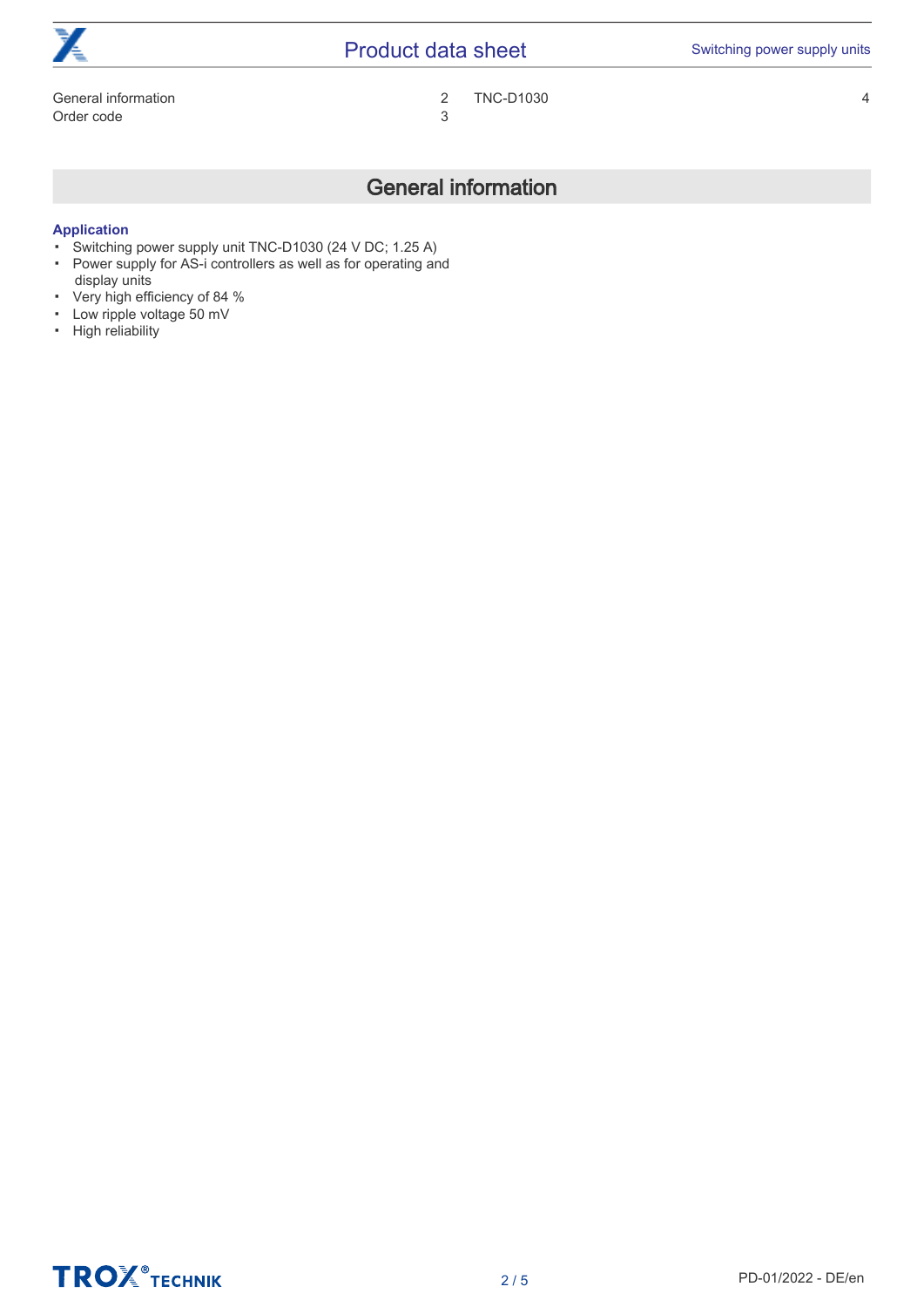<span id="page-2-0"></span>

### Order code

**TNC – D1030 | 1**

**1 Type TNC-D1030** Output current 1.25 A **TNC-D4011** Output current 3.3 A

**TNC-D4012** Output current 5 A **TNC-D4013** Output current 10 A

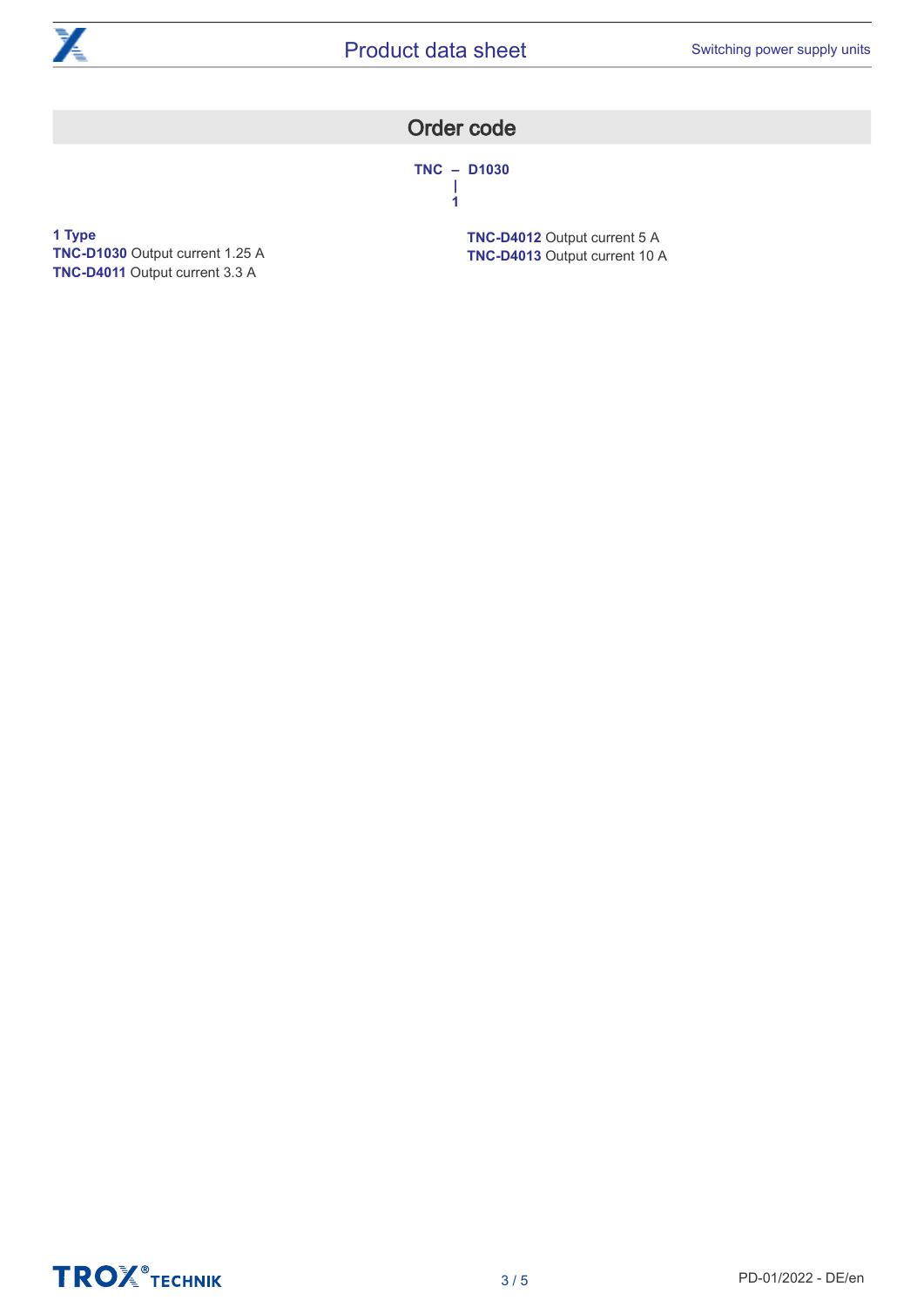<span id="page-3-0"></span>

### TNC-D1030





#### **Application**

- Switching power supply unit TNC-D1030 (24 V DC; 1.25 A)
- Power supply for AS-i controllers as well as for operating and display units
- Very high efficiency of 84 %
- Low ripple voltage 50 mV
- High reliability

| <b>Description</b>                             | <b>TNC-D1030</b>                  |
|------------------------------------------------|-----------------------------------|
| Output current                                 | 1.25A                             |
| Nominal voltage                                | < 230 V AC                        |
| Input voltage range                            | 100 - 240 V AC                    |
| Nominal frequency                              | $47 - 63$ Hz                      |
| <b>Efficiency</b>                              | 84 %                              |
| <b>TROX</b> casing                             | PC-ABS                            |
| <b>Protection level</b>                        | <b>IP 20</b>                      |
| <b>IEC</b> protection class                    | II (protective earth)             |
| <b>Connection</b>                              | Spring cage terminals             |
| Temperature range                              | $0 - 70 °C$                       |
| Derating                                       | $2\%$ /K (> 60 °C)                |
| Output voltage                                 | 24 - 28 V DC (± 2 %) to SELV/PELV |
| Readiness delay time                           | < 255 s                           |
| Max. ripple voltage                            | 50 mV                             |
| Mains buffering time                           | 120 ms                            |
| Short-circuit protection / overload protection | Yes (to IEC 61140)                |
| <b>EMC</b>                                     | EN 61000-6-2; EN 61000-6-3        |
| LED <sub>s</sub>                               | DC OK; 1 × LED, green             |
| Weight                                         | 278.5g                            |
| Dimensions                                     | $90 \times 45 \times 100$ mm      |